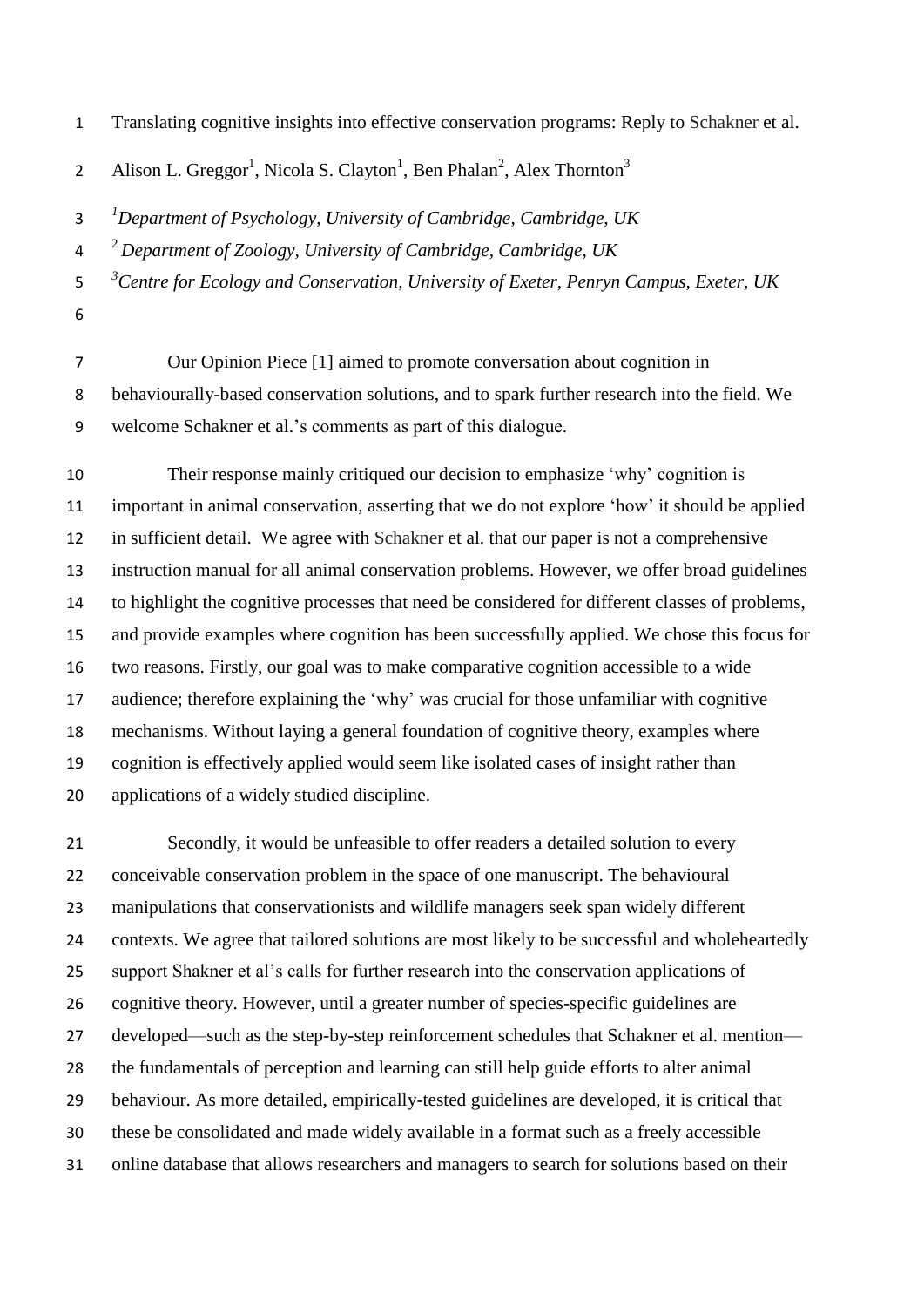specific species or conservation issue. The website conservationevidence.com [2] provides an excellent example of how this might be achieved.

 Several points made by Schakner et al illustrate some of the priority areas for conservation-minded cognitive research, such as specifying species' cognitive biases, and doing so in the context of animal communities. The authors mention that the sterile laboratory is divorced from the noise of a natural environment. Careful laboratory studies should not be dismissed as irrelevant, as they helped develop the laws of associative learning, revealing widely applicable patterns that most animals share. Since the ability to learn associatively did not evolve in a laboratory, we know animals are able to make associations despite imperfect cue presentations. Learning rules govern responses in nature through the lens of cognitive biases that define what is perceptually salient and biologically relevant for any given species. Adapting fundamental learning rules to wild settings through careful use of salient stimuli allows one to tap into these biases to ensure animals make the correct associations. We cover the fundamentals in our discussion of general learning tendencies, but agree that these principles can be more effectively applied when translated into concrete conservation guidelines that incorporate species' cognitive biases.

 Additionally, the authors make a valid point that the use of deterrents needs to be developed within the context of the larger animal community, as deterrents may potentially impact non-target species. While we do mention some of the problems that can arise if reinforcement schedules of deterrents offer unexpected rewards, (e.g. the dinner bell effect [3]), there is still much to be explored in their usage on entire ecosystems. Documenting and learning from unintended consequences that occur because of the implementation of cognitive insights is an equally important part of developing effective methods.

 Our paper and Schakner et al.'s response are both advocating the same ultimate goal: increased research into the intersection of cognition and conservation, with the focus on directly applicable solutions to conservation problems. Our framework provides a unifying foundation to this type of research, but the details of species-specific solutions require further investigation. We invite continued dialogue into the subject, but also hope that innovative solutions for communicating and consolidating these details can be broadcast though an accessible, database-like platform where researchers and managers can collaborate.

 1 Greggor, A.L. *et al.* (2014) Comparative cognition for conservationists. *Trends Ecol. Evol.* 29, 489–495